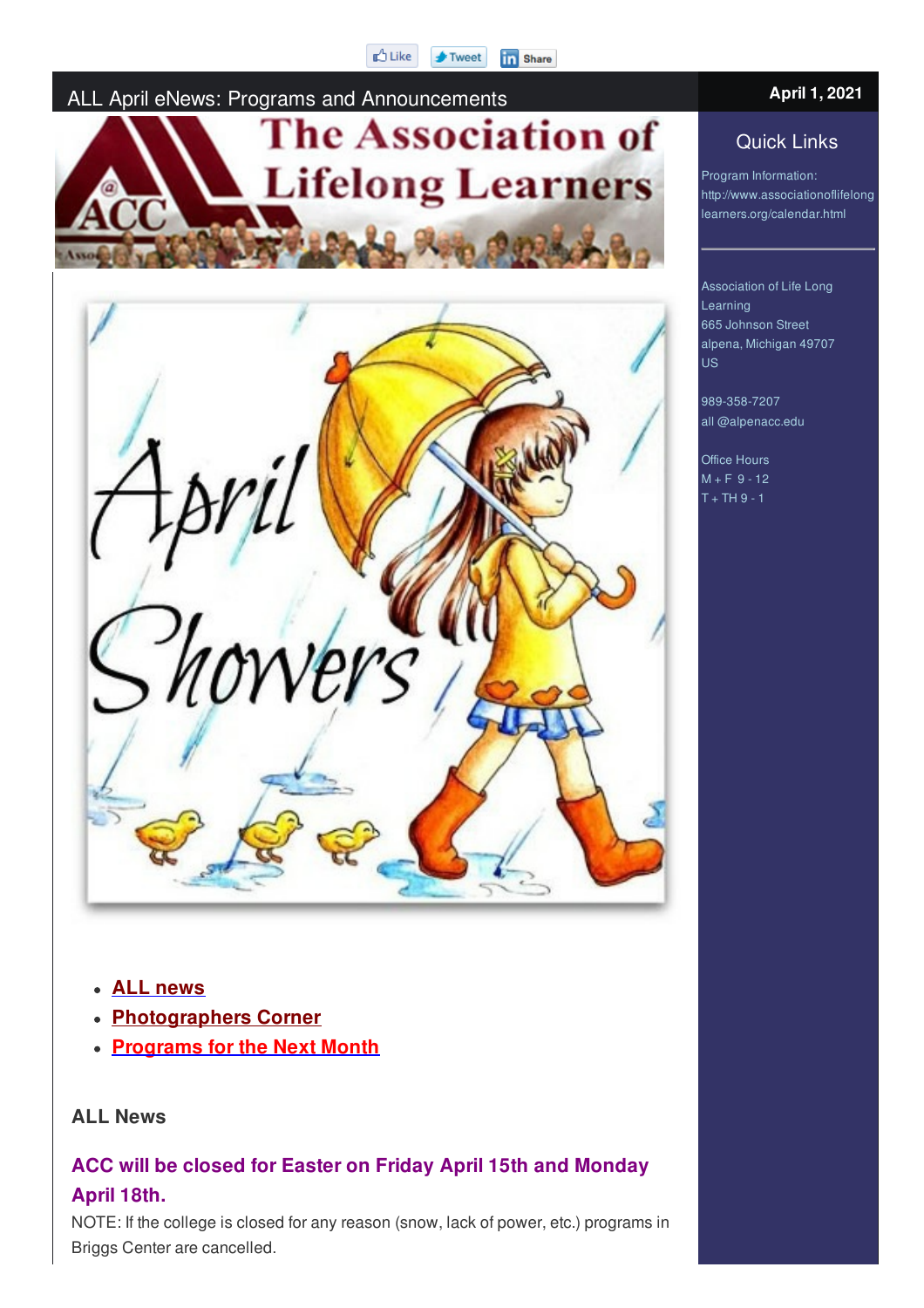| Let's welcome these new members to<br>The Association of Lifelong Learners. |                         |
|-----------------------------------------------------------------------------|-------------------------|
|                                                                             |                         |
| Sandra Carr                                                                 | Laurene Potter          |
| <b>Doretta Jo DeCaire</b>                                                   | <b>Bonnie Quirouet</b>  |
| <b>Corrine Gates</b>                                                        | <b>Tyler Winowiecki</b> |

## **Hitchhiker Program Launched**

Would you pick up a Hitchhiker? We hope so! Occcasionally we have ALL members who no longer drive but would like to attend an ALL program or the weekly cards and dominoes events. These folks would welcome the opportunity to "hitchhike" to the Briggs Center. While the local transportation bus is available, taking the transit may include a lengthy ride with little assurance that arrival syncs with the program timeframe.

Would you be willing to "hitch" up with a local **Hitchhiker** and bring them along to a program you are attending?

Call the ALL office and we'll add your name to the list we are creating. 989-358-7207. Whether you are "hitching" or "hiking", we hope to see you at an ALL program real soon!

#### Check out the *new* offerings on **YouTube**

- Substance Abuse Disorder Children and Teens Literature
- Living the Dream, Hiking the Appalachian Trail
- Rome Ever Ancient, Ever New
- Autistic Seniors
- Will and Ariel Durant Lifelong Learning Leaders .

#### **TO ACCESS:**

go to associationoflifelonglearners.org Scroll half way down page and then click on All's YouTube channel

**If I had my life to live over, I would start barefoot earlier in the spring and stay that way later in the fall.**

Nadine Stair

**Photographers Corner**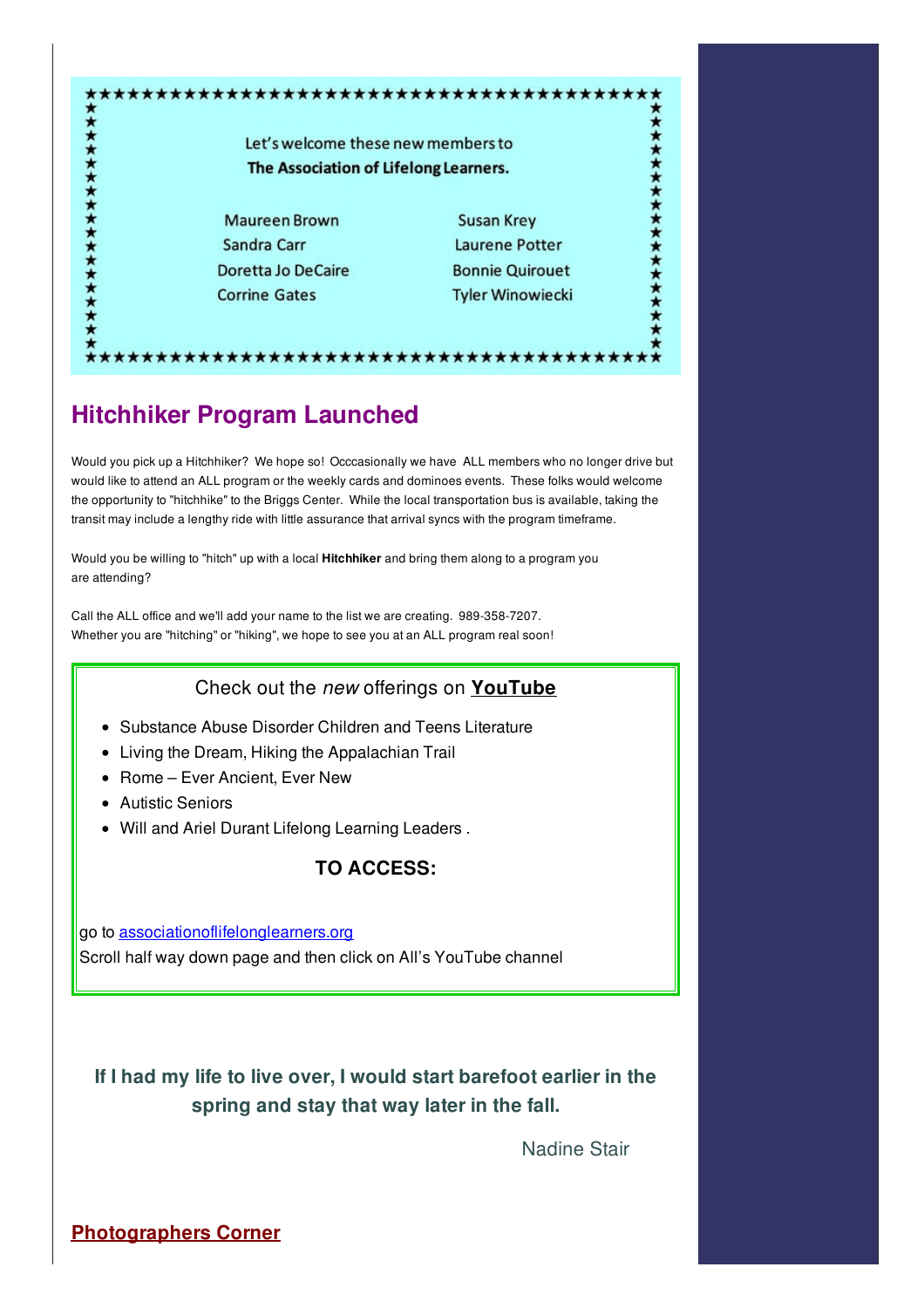The March Happening at First Congregational Church drew over 40 folks eager to enjoy a tasty lunch, conversation with friends, and an informative program offered by Alpena native and entrepreneur Jeff Konczak. Though the weather outside was icy and gloomy, the atmosphere inside the fellowship hall was warm and buzzing!



Jeff highlighted development of BCUBED Manufacturing, modular units assembled here in Alpena using local product partners. Once assembled, the units are trailered to sites, set up and are operational in the span of a few days! A Biggby Coffee Shop is the most recognized result although Jeff has also produced or is producing cubes for VA clinics across the state. Participants also viewed an expanded prototype unit that will be home to a well-known tenant. Stay tuned for the announcement!

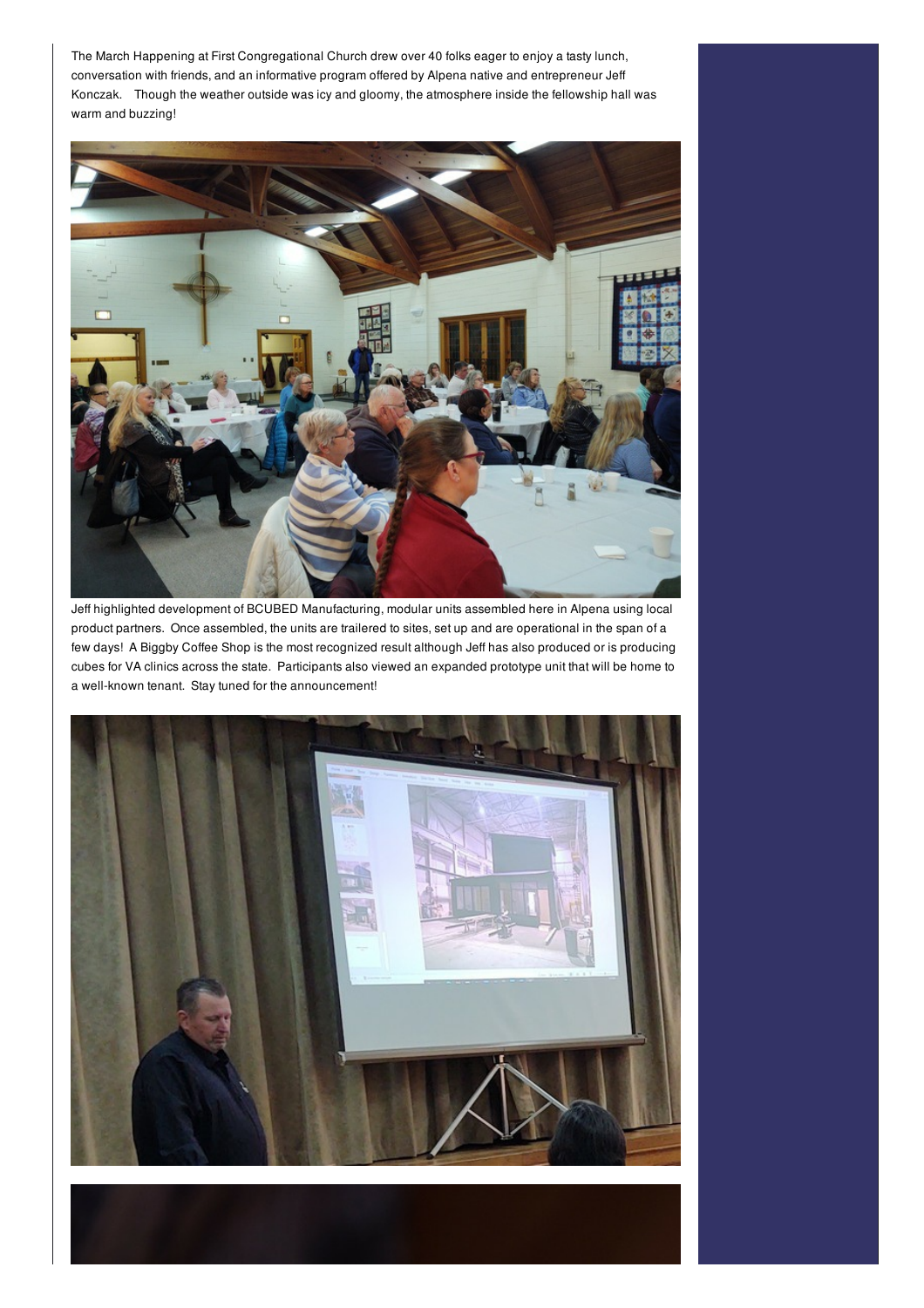

## **APRIL PROGRAMS**

**THE WOMEN of CAJUN MUSIC** *rescheduled* **MONDAY, APRIL 4 2:00PM**

**M Briggs Ctr (In person)**

Coordinator: Dick Bremer Phone: 810-730-7616

It took a long time for women to have any impact on Cajun Music, but when they did it was huge and it came quickly. This program will be a celebration of what these pioneer women accomplished. Join with Don and enjoy the Cajun Land's "Joie de vie (Joy of life).

**Don Londo** LOVES Cajun Music and he loves sharing this with others.

## **DEMENTIA FRIENDS - HOW TO BE ONE**

#### **TUESDAY, APRIL 5 1:30 PM**

**M Briggs Ctr ( In person and Zoom )**

Coordinator: Linda Jewell Phone: 989-340-1137 Zoom host: Judy Hompstead Zoom connection: Meeting ID: 836 0945 3825 Passcode: 169262

This is a one hour training program through the Alpena Senior Center, that will help family and friends of those with dementia understand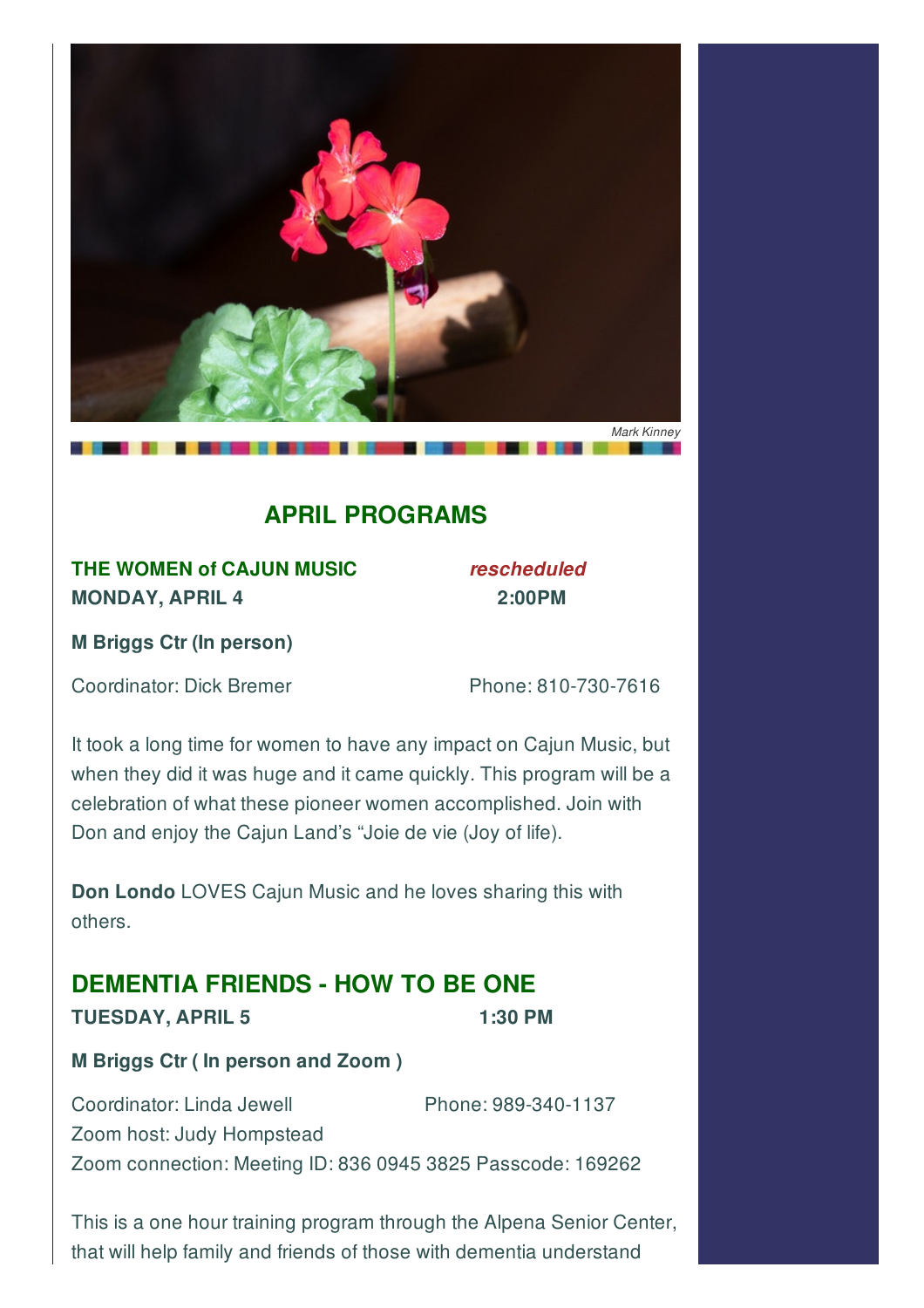how to cope and react to their loved ones. It also equips anyone in the community to help in a public situation involving someone with dementia. This is a social action movement developed by The Alzheimer's Society in the UK. The program has five key messages in how you can work with a person with dementia and identify ten known signs of dementia.

**B.J. Sander** is the Program Manager at the Alpena Senior Center where she has been employed five years. She is certified in several areas of senior fitness, nutrition and dementia. B.J. is training to be a

health coach.

#### **MOVEABLE FEAST**

**WEDNESDAY, APRIL 6 1 PM JJ's Steak and Pizza House, 411 N. Second** Coordinator: Sue Nagy, Phone 989-736-7105

As their ad says, "The warm atmosphere of this spot makes visitors feel relaxed and have a good time." Won't you join fellow ALL members at this monthly get together. And think about bringing along a friend to introduce them to ALL. Let either the office (989-358-7207) or Sue know that you are coming.

#### **INDOOR GOLF SIMULATOR THURSDAY, APRIL 7 2:00 PM**

**Location: 1013 Water Street off M-32 W**

Coordinator: Judy M. Nichols Phone: 517 663 4970

Play famous golf courses from around the country at this virtual driving range. Select your course, your tee and your weather conditions, bring your clubs and test your skills! Come learn about this simulator technology and golf year 'round right here in northern Michigan. Oh yes, no fudging on strokes...the computer scores the round.

**Dave Karschnick** is an Alpena native entrepreneur. His green building on Walter Street just off M-32 west has been home to several businesses, Today he operates a gun shop for new, used and consignment guns; a garden supply store; an indoor, climate controlled storage facility, and a golf simulation operation.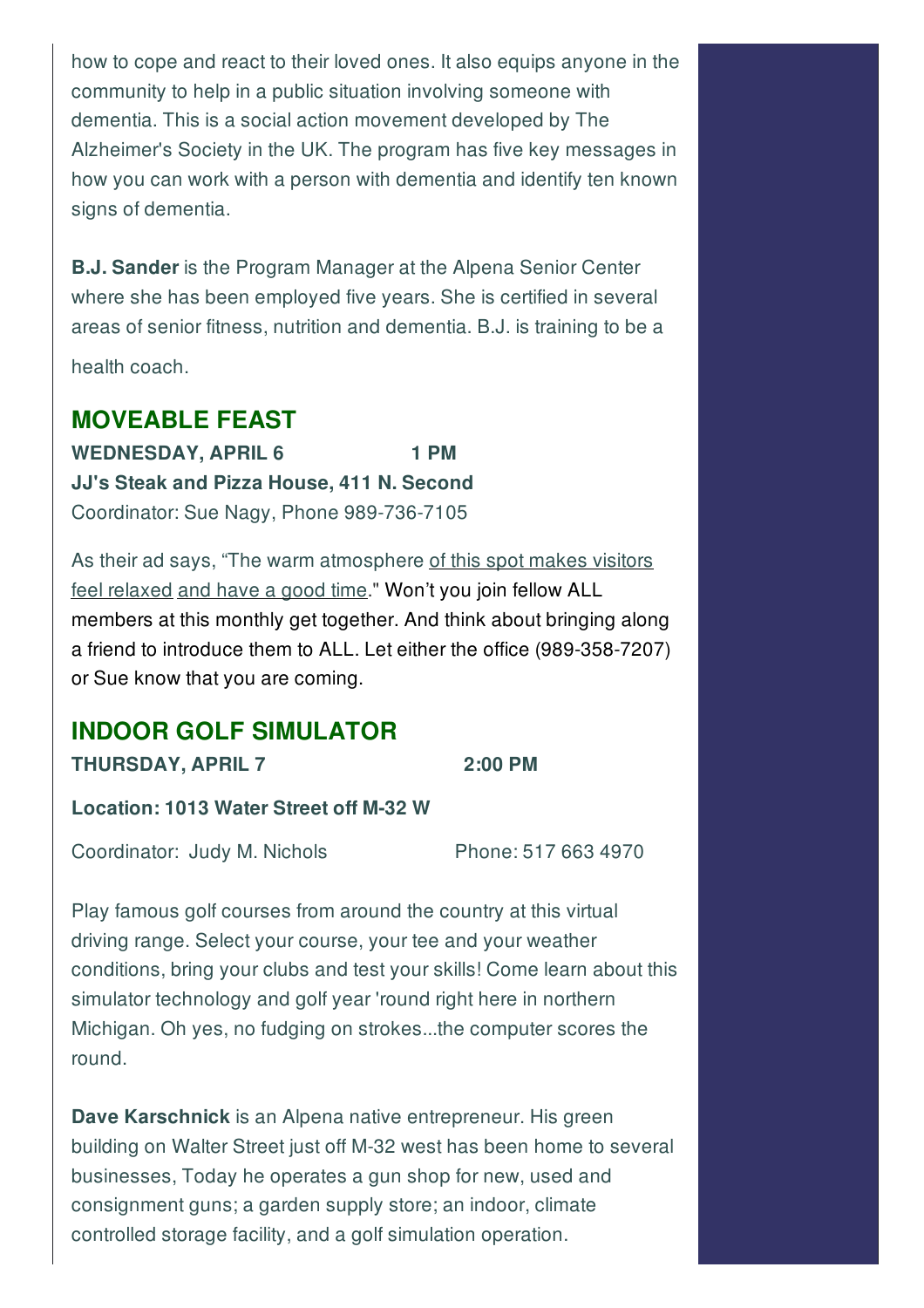Covid 19 and boredom nudged Dave and his son, Dave Jr., over the edge with the purchase of the simulator. After a few rounds with his son and buddies, Dave has offered to "share" his indoor golfing

operation with the golf enthusiasts in the Alpena area. And wives across northeast Michigan appreciate his shareful nature! Come learn more about this golf rage sweeping across winter's landscape.

## **SHERIFF CHARLES LYNCH FUND 1850-1887**

**THURSDAY, APRIL 7 3:30 PM**

#### **M Brigg Ctr ( In person and Zoom )**

Coordinator: Linda Jewell Phone: 989-340-1137 Zoom host: Ron Young Zoom connection: Meeting ID: 869 7799 1966

Passcode 579904



This presentation will be on the history of Alpena's only sheriff to be killed in the line of duty, and our community's effort to remember and memorialize his

sacrifice 135 years later.

Presenters will be Amanda Kuznicki, Kat Tomaszewski, Danyeal Dorr and Mike Phillips.

## **FATAL CROSSINGS—LOST RAILROAD CAR FERRIES OF THE GREAT LAKES**

**Thursday, April 7 6:30 PM**

#### **M. Briggs Center (in person and Zoom)**

Coordinator: Maureen Brown Phone: 989-464-3865 Zoom Host: Ron Young Zoom connection: Meeting Id: 850 6012 4918 Passcode: 453901



Throughout the first half of the 20th century several of the major railroad lines operated fleets of car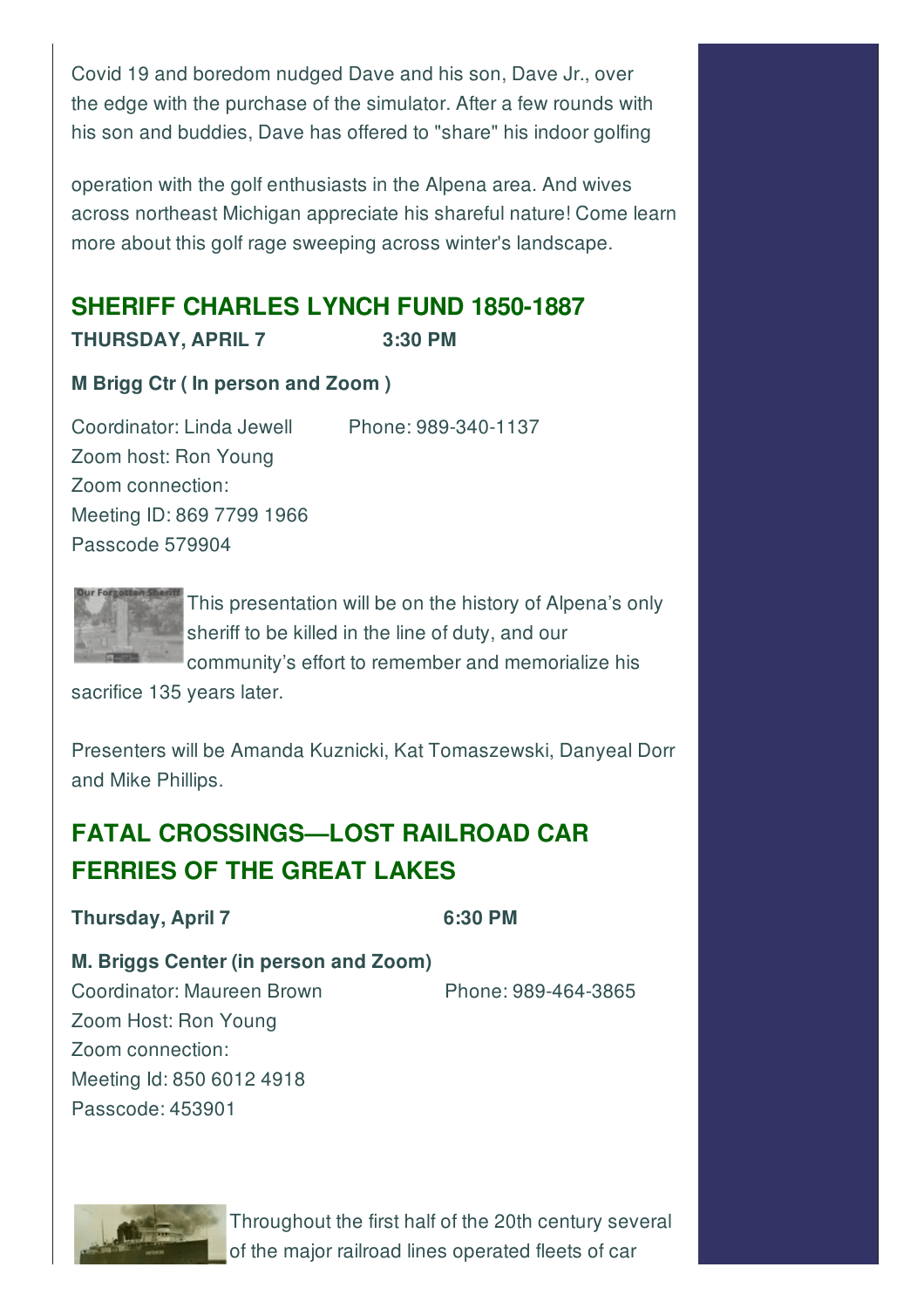ferries to transport their railroad cars across the Great Lakes. Come learn about a time when the railroads went sailing and about a mystery "half" a shipwreck that was discovered by accident!

As a local history teacher and part time Great Lakes sailor, **Jeff Thomas** draws on both experiences to tell the story of Great lakes shipwrecks. He finds the small details that bring the stories to life in a story-telling experience that puts the viewer "in the moment" of these dramatic tales.

#### **WHAT IS NEW AT MYMICHIGAN HEALTH? MONDAY,**

**APRIL 11 11:00 AM**

#### **M Briggs Ctr ( In person and Zoom )**

Coordinator: Jan Kane Phone: 989-464-7107

Zoom host: Judy Hompstead Zoom connection: Meeting ID: 897 1619 2211 Passcode: 153622

There are many new projects and services offered and planned at MyMichigan Medical Center Alpena, the most obvious being the new patient tower which will open for use in April. Chuck will show pictures that highlight the progress being made on the new tower, provide a general update on services, and answer questions from participants.



**Chuck Sherwin** was named President of MyMichigan Medical Center Alpena effective July 1, 2018. Chuck came to Alpena General Hospital as the Director of Organizational

Improvement in 1996 and was named Administrator of the Alpena Cancer Center in September 1999. In 2008, he was named Vice President of Business Development and Clinical Services and in 2014

added Chief Nursing Officer to his role.

He holds a Bachelor of Science in Nursing from Olivet Nazarene University and a Master of Science in Health Care Administration from the University of Detroit. Chuck is also a Fellow of the American College of Healthcare Executives; the Vice President of the Board of Directors for Alcona Citizens for Health, Chair of the Northeastern Michigan Cancer Center; past President of the Alpena Rotary Club;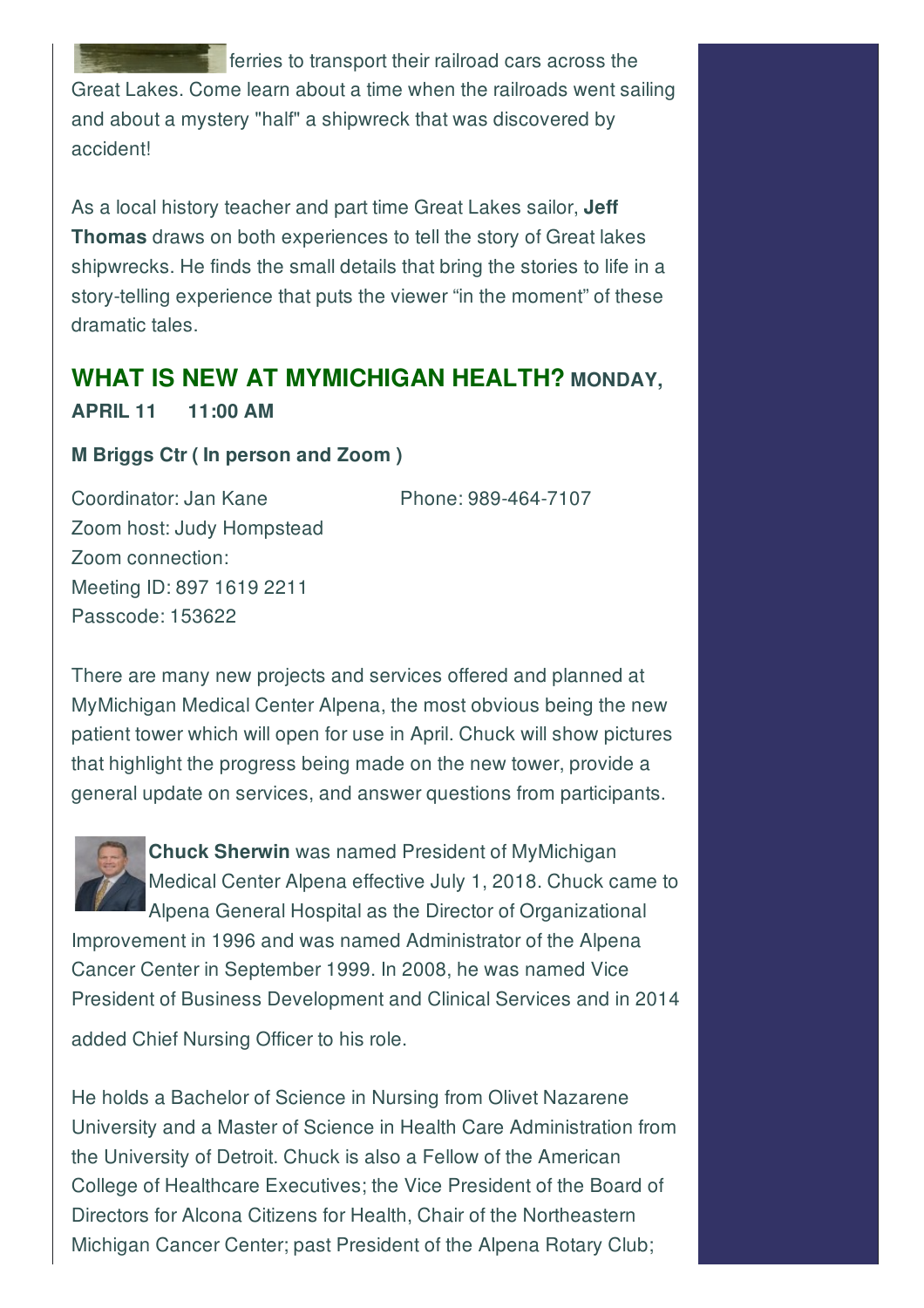and is the District Governor for Rotary International. Chuck is married and has 2 grown children.

### **SPEECH PATHOLOGY SERVICES IN ALPENA**

**TUESDAY, APRIL 12 1:00 PM**

#### **M Briggs Ctr ( In person and Zoom )**

Coordinator: Linda Jewell Phone: 989-340-1137

Zoom host: Judy Hompstead Zoom connection: Meeting ID: 865 8961 6641 Passcode: 065944

Channels Rehabilitation LLC is a new rehabilitation facility in Alpena, MI, servicing Northeast MI counties for adult speech, language, cognitive, voice, and swallowing rehabilitation needs. We provide services in-office and in-home, if needed.

Channels Rehab specializes in the following services: -The Train Your Brain program to promote cognitive wellness for mild cognitive impairment and early dementia -Caregiver training for those with advancing dementia - Neurological rehabilitation from stroke, brain injury/concussion, and neurodegenerative diseases -Swallowing rehabilitation -Head and neck cancer rehabilitation addressing swallowing, voice, cognition ("chemo-brain") and respiratory function -Voice rehabilitation -Speech and Language services (aphasia and motor speech disorders)



**Devon Burke** is a speech-language pathologist, who wrote:

"I recently moved to Presque Isle from Traverse City in August of 2021 after meeting my now fiancé, Allan! I graduated from Wayne State University with a bachelor's in communication sciences and Disorders, followed by my Master's in Speech-Language Pathology from Grand Valley State University in 2016.

I began Channels Rehabilitation with the goal in mind to specialize services targeting adults in need of cognitive, communication, and swallowing rehabilitation. I am a lifelong learner in cognitive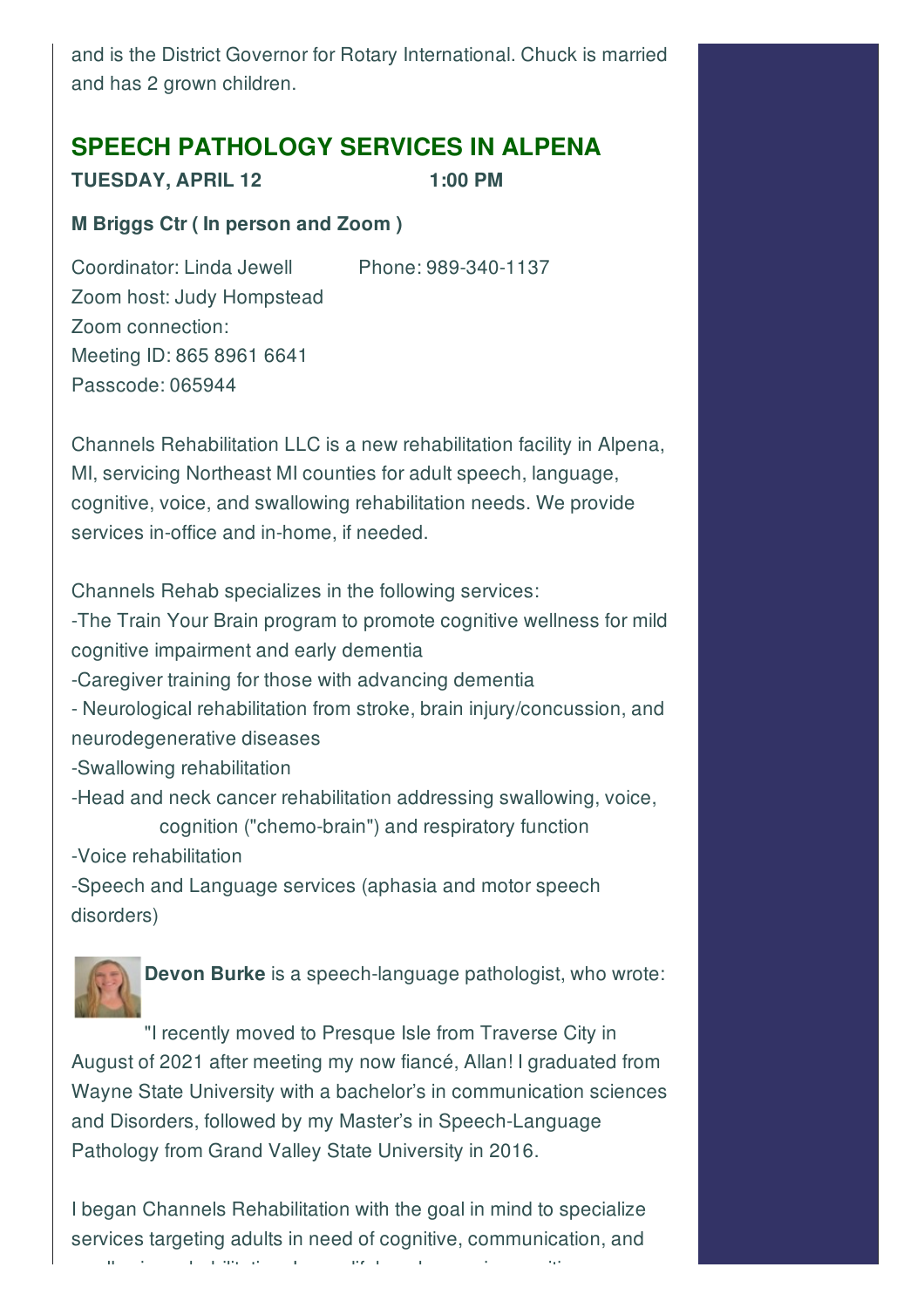swallowing rehabilitation. I am a lifelong learner in cognitivecommunication and swallowing research, constantly seeking opportunities to help clients and their loved ones reach THEIR goals and restore their identity in their community. I look forward to establishing roots here on the Sunrise Side!"

## **WHY NOT OPEN BORDERS? PART II**

#### **THURSDAY, APRIL 14 2:00 PM**

#### **M Briggs Ctr ( Zoom only )**

Coordinator: Mike Mandrick Phone: 989-255-2699 Zoom host: Ron Young Zoom connection: Meeting ID: 857 3442 0504 Passcode: 647167

This program follows the one in December that was limited to economic and fiscal effects of immigration. Now we will explore some of the racial, ethnic, cultural, social, criminal, medical, ethical, and religious identity topics. We will conclude with a focus on Arab American immigrants in Dearborn and a recommendation based on both programs.

**Olin Joynton** taught philosophy at community colleges in Texas and Wyoming before coming in 2004 as president of ACC. In retirement since 2015 he and his wife Patricia move around to be near family, most recently landing in Bowling Green, Kentucky.

### **FOCUS ON FUN CAMERA CLUB**

**WEDNESDAY, APRIL 20 1:30 PM**

#### **M. Briggs Ctr (in person and Zoom)**

Coordinator: Jeanette Vredenburg Phone: 989-471-2997 Zoom host: Mark Kinney Zoom connection**:** Meeting ID: 847 0459 7928 Passcode: 635146

Picture an informal monthly meeting where you share the joy of photography. From beginning photographers to experts, members have widely varying degrees of photographic expertise and

experience and are will include the three willing to share their knowledge. Come join us, which use the three w<br>Come join us, which we have the three will include the come join us, which we have the come of the come of the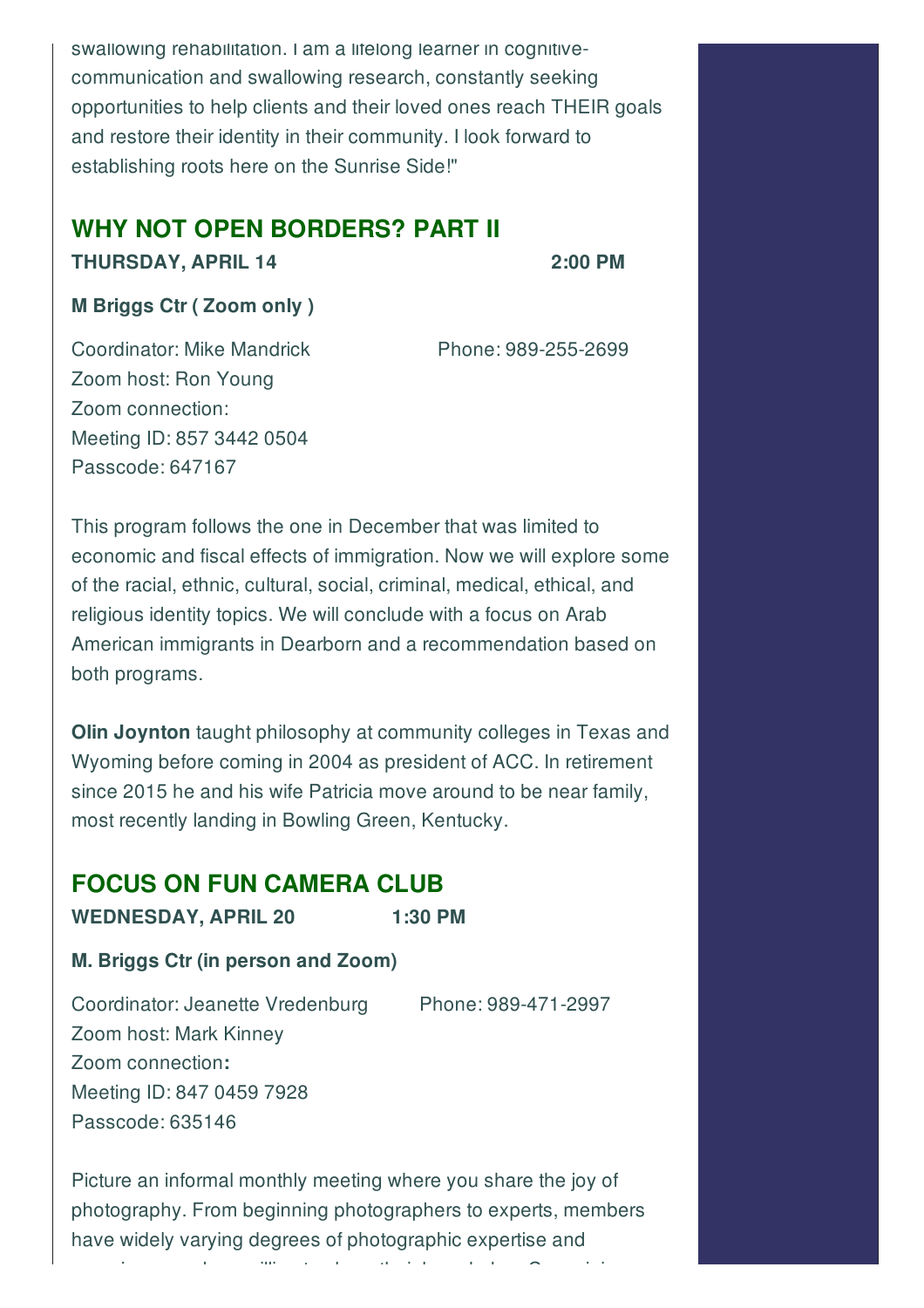experience and are willing to share their knowledge. Come join us, you will be welcomed.

#### **ALL ABOUT ANIMAL CONTROL IN ALPENA**

**THURSDAY, APRIL 21 1:30 PM**

#### **M Briggs Ctr ( In person and Zoom )**

Coordinator: Linda Jewell Phone: 989-340-1137

Zoom Host: Judy Hompstead Zoom connection: Meeting ID: 892 9449 1534 Passcode: 812151

What is animal control all about? Dogs? Cats? Snakes? What's the difference between the Animal Control Shelter and other area animal shelters? Michelle will talk about the many different situations she deals with.

Deputy **Michelle Reid** is a certified law enforcement officer and has the primary duty of animal control officer (the only one in Alpena County). Deputy Reid has been a licensed veterinary technician for over 20 years.

### *"LILIES OF THE FIELD"*

**SUNDAY, APRIL 24 2:00 PM**

**Alpena Civic Theatre 401 River St**

Coordinator: Debra Brisch Phone: 989-340-0329 **Tickets are \$14 and must be paid to the ALL office by April 19th to reserve a seat.**

Alpena Civic Theatre has set aside a block of tickets for ALL members to enjoy together *Lilies Of The Field.* This is the story of Catholic nuns who escape from the Communist held portion of Berlin and come to the United States. A travelling handyman becomes the answer to the prayers of these nuns who wish to build a chapel in the desert. Here is a wonderful way to spend a Sunday afternoon.

**CAN CHRISTIANITY SURVIVE THE 21ST CENTURY? MONDAY, APRIL 25 10:30 AM**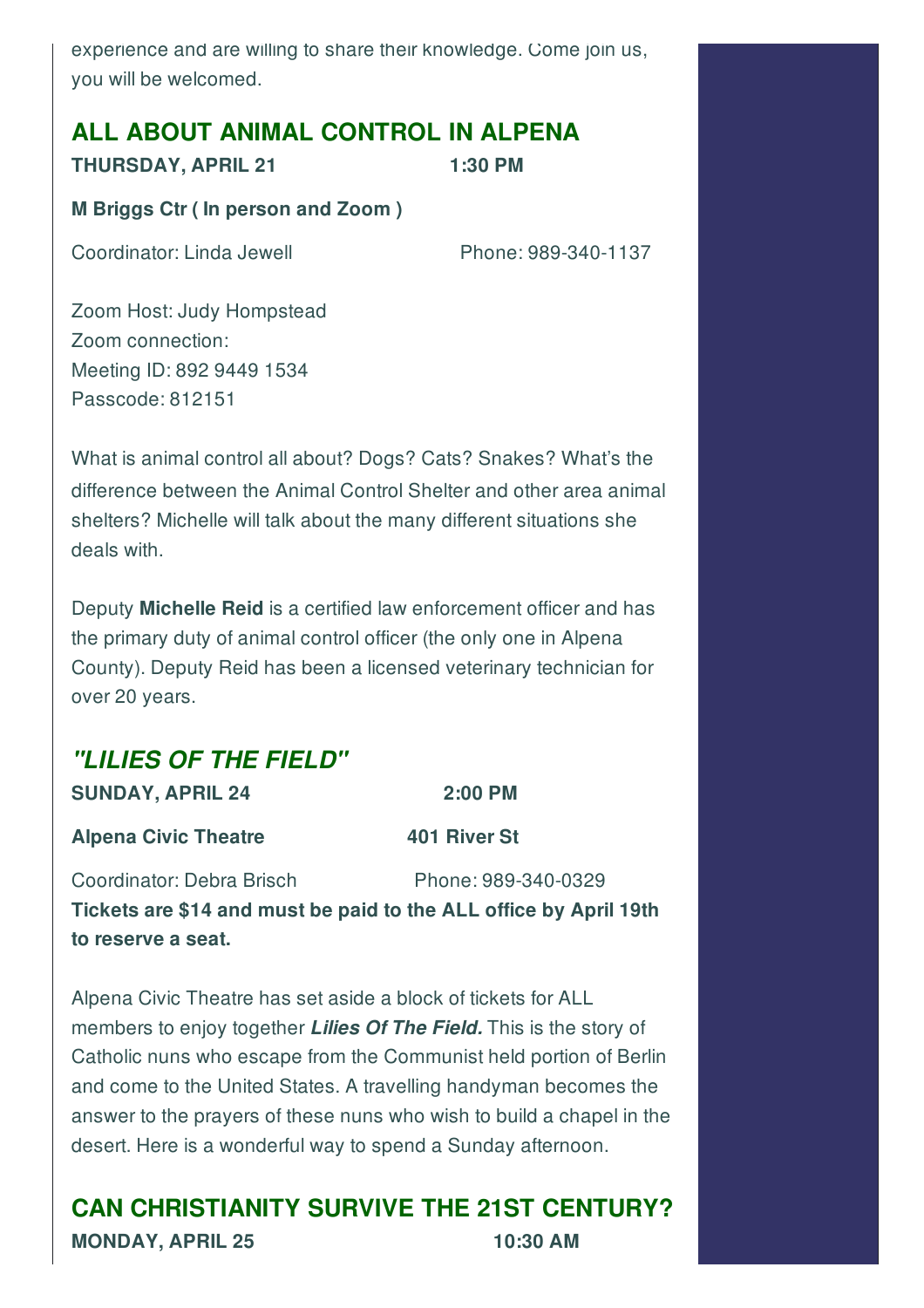#### **M Briggs Ctr ( In person and Zoom )**

Coordinator: Sandra Paquette Phone: 989-354-3906 Zoom host: Dick Bremer Zoom connection: Meeting ID: 811 4365 0950 Passcode: 911050

There is no heaven up there and no hell down there and the universe is almost 14,000,000,000 years old and the earth 4.5 million years old and we are on a planet at the outer most arm of a galaxy with more than 1 billion planets in a universe that has more than 1 billion galaxies. Does a religion who's book is at least in part 2,000 - 3000 years old have anything to say to an evolving world?

**Bob Case** is a pastor emeritus from the First Congregational United Church of Christ and is beginning to enjoy his full retirement. He continues to offer thoughtful presentations giving ALL members much to consider and ponder.

## **RESEARCH SKILLS: A DIVE INTO ALPENA CITY DIRECTORIES TUESDAY, APRIL 26 2:00 PM**

#### **M Briggs Ctr ( In person and Zoom )**

Coordinator: Debra Brisch Phone: 989-340-0329 Zoom host: Judy Hompstead Zoom connection: Meeting ID: 864 2697 5858 Passcode: 779292



Join Special Collections librarian Don La Barre as he **demonstrates the value of City Directories for a variety of** Public Library<br>research topics. He will provide a basic overview of City

Directories and their function and help you access the digitized version of directories on the Library's local history website!

**Don La Barre** has worked in the history field for the past 13 years. He earned his master's from Flinders' University in maritime archaeology. Soon after, he began working in the cultural resource management field in California. After moving to Michigan, he soon became the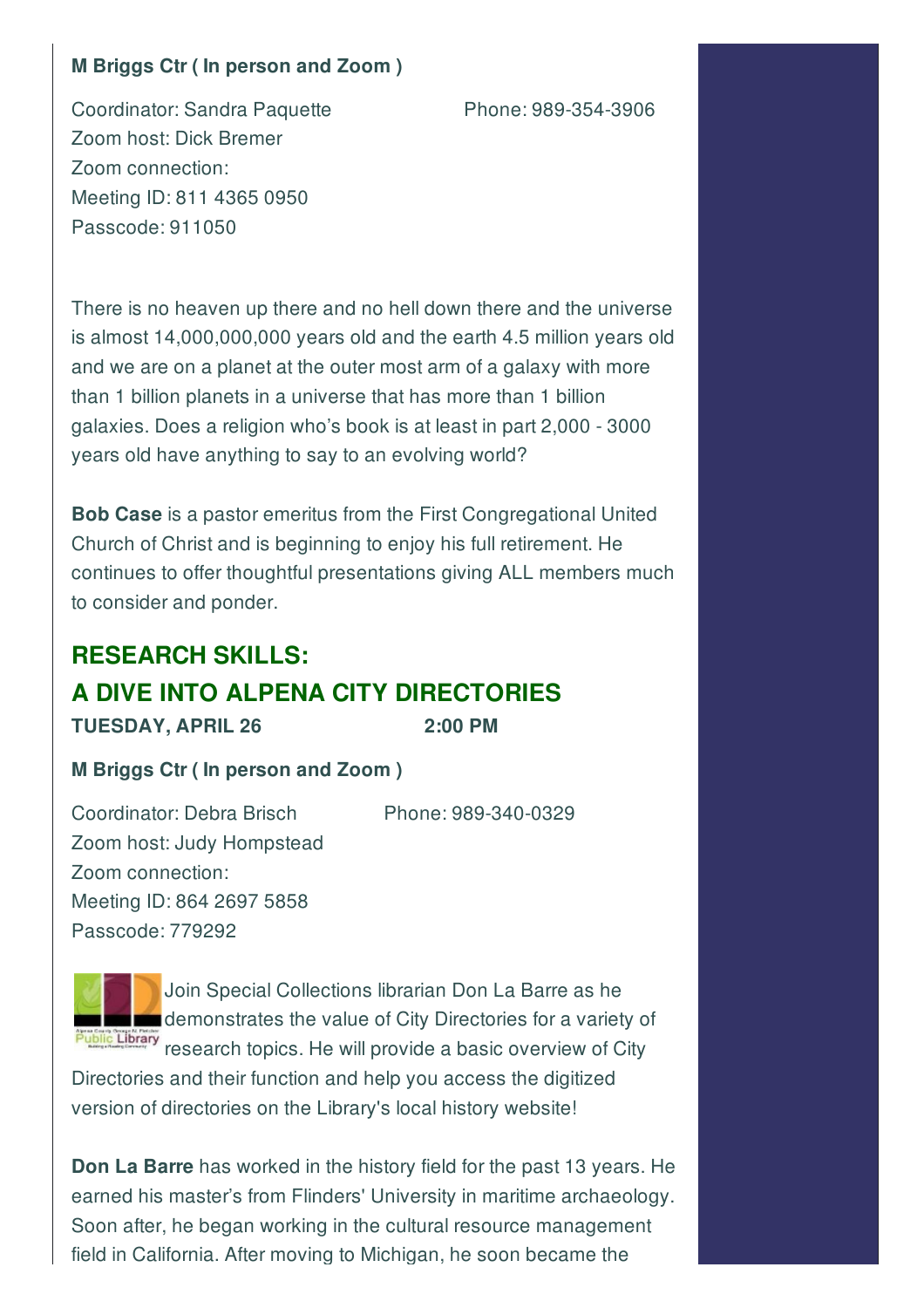special collections librarian at the Alpena County Library where he helps steward the local community's history and an internationally recognized maritime collection.

field in California. After moving to Michigan, he soon became the

# **A GLIMPSE INTO THE ORIENTATION FOR NEW EMPLOYEES OF ESI CLIENTS**

**THURSDAY , APRIL 28 2:00 PM**

**M Briggs Ctr ( In person and Zoom )**

Coordinator: Debra Brisch Phone: 989-340-0329

Zoom host: Judy Hompstead Zoom connection: Meeting ID: 890 1465 2198 Passcode: 036397

Employment Services, Inc. in Alpena, MI is a mystery to many. Some may refer to ESI's clients as, "The Omni Companies," while others think ESI is a staffing agency. Who knows what other thoughts exist? To answer some of the questions, correct some of the misconceptions, and share some of the great things happening with ESI clients, the presenter will share a glimpse into the orientation program that new team members of ESI clients have access to. The program covers the history of the clients, how the clients work with one another, the equipment they make, and so much more.

**Jackie Krawczak** is a Corporate Representative of Innova Tech Solutions, LLC and the President of Jackie Krawczak, LLC. She uses her extensive experiences as a leader in a variety of capacities to share valuable insights with her audiences. Her leadership experience includes more than a dozen years as the President/CEO of the Alpena Area Chamber of Commerce in Michigan, culture and competency development work for Innova Tech Solutions, LLC, a columnist for the Alpena News, participation on several boards including a member of the Alpena Public Schools Board of Education, a Trustee for the Alpena Community College Foundation, and a Director on the Board of the

Michigan Association of Chamber Professionals.

Jackie holds a Master of Arts Degree from Central Michigan University in Organizational Communication and a Bachelor of Arts Degree from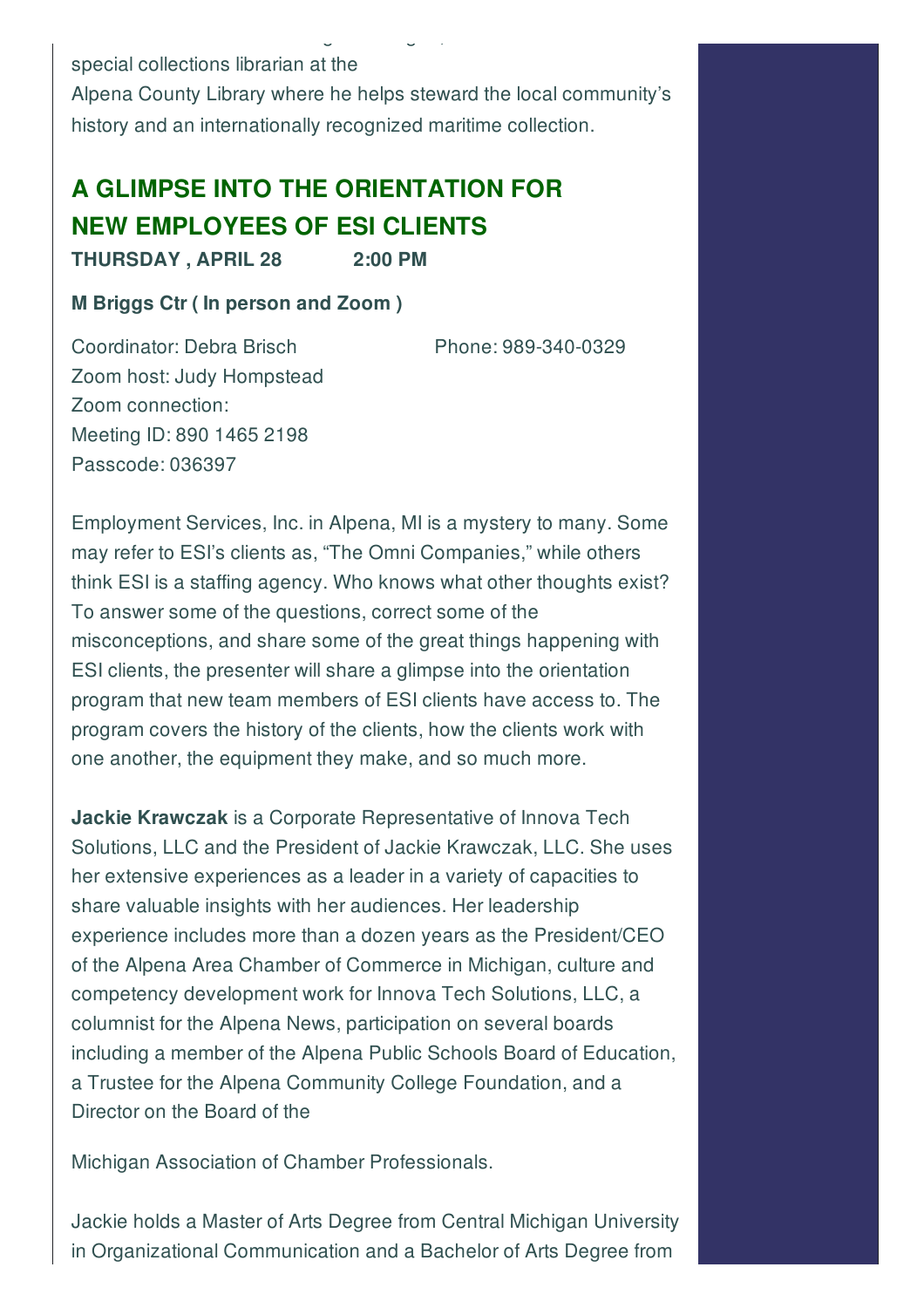Saginaw Valley State University in Communication. In 2018, Jackie was recognized by the Jaycee's of Michigan as an Outstanding Young Michigander. She has also been recognized as Rotarian of the Year by the Rotary Club of Alpena, and a Michigan Chamber of Commerce Professional by the Michigan Association of Chamber Professionals.

#### **GAMES AND CARDS**

#### **MEXICAN TRAIN EXPRESS DOMINOES**

**TUESDAYS, APRIL 5,12,19,26 9:30 AM to 11:30 AM**

**M. Briggs Ctr** Coordinator: Eileen Wikaryasz Phone: 989 340 0608

Ready for a fun, addictive and fast-moving game that has lots of surprising twists and turns? Join us for Mexican Train Express! You may join our class any time during the year.

## **PINOCHLE WEDNESDAYS, APRIL 6,13,20,27 1:00 PM to 3:30 PM**

**M. Briggs Ctr**

Julie Byrnes is inviting you to join her and others in single deck Pinochle on Wednesdays in March.

### **CONTRACT BRIDGE**

**FRIDAYS, APRIL 1,8,22,29 ( no bridge on the 15th) 12:30 PM to 3:00 pm**

**M Briggs Ctr**

This is an ongoing group of varied players who welcome any players at any time. We are a teaching class but we also welcome experienced players.

For general information call 989-358-7207 or email questions to all@alpenacc.edu.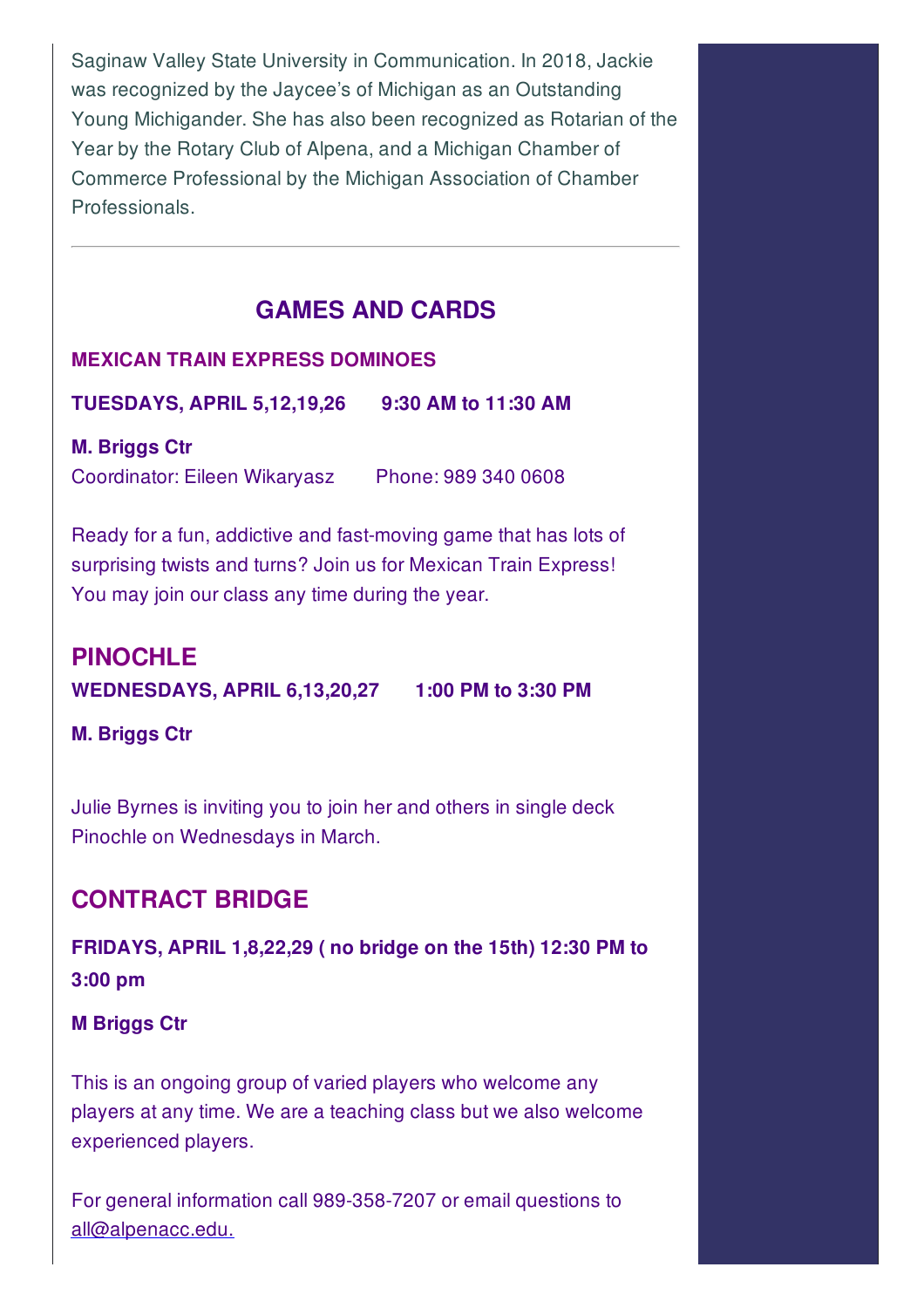### **ONGOING PROGRAMS**

**PICKLEBALL at the APLEX MONDAY, WEDNESDAY AND FRIDAY 9 AM TO 11 AM** Pickleball continues. Call the Aplex for additional information: 989- 354-6164 Aplex fees apply

**BEGINNING MODERN SQUARE DANCE LESSONS WEDNESDAYS, APRIL 6,13,20,27 5:30 TO 7:30 PM M Briggs Center Coordinator: Katie Taylor Phone: 803 292 9613**

**Fee: first lesson is free. Members \$5/session Nonmembers \$7/session. New Class Being Formed and Continuing for Experienced**

Let's Dance! Learn how to square dance. Super fun for all ages -- 6 to 106! Great health, brain, and balance benefits. If you can walk you can square dance. Don't have a partner? You're in luck, you don't need one! It's probably not what you learned in school.

If you are not an ALL member there is an additional \$2.00 fee per lesson.

The first half hour will consist of a workshop for advanced dancers and the rest of the time will be lessons for the new dancers. Lessons will be taught by either **Wayne and Jan Pelmear** from Lake Isabella, MI or **Tom Kaiser** of Sacramento, CA. (Tom will be on Zoom.) Both are very experienced callers and teachers and are members of CallerLab (International Assoc. of Square Dance Callers.)

> "Nobody's free until everybody's free."